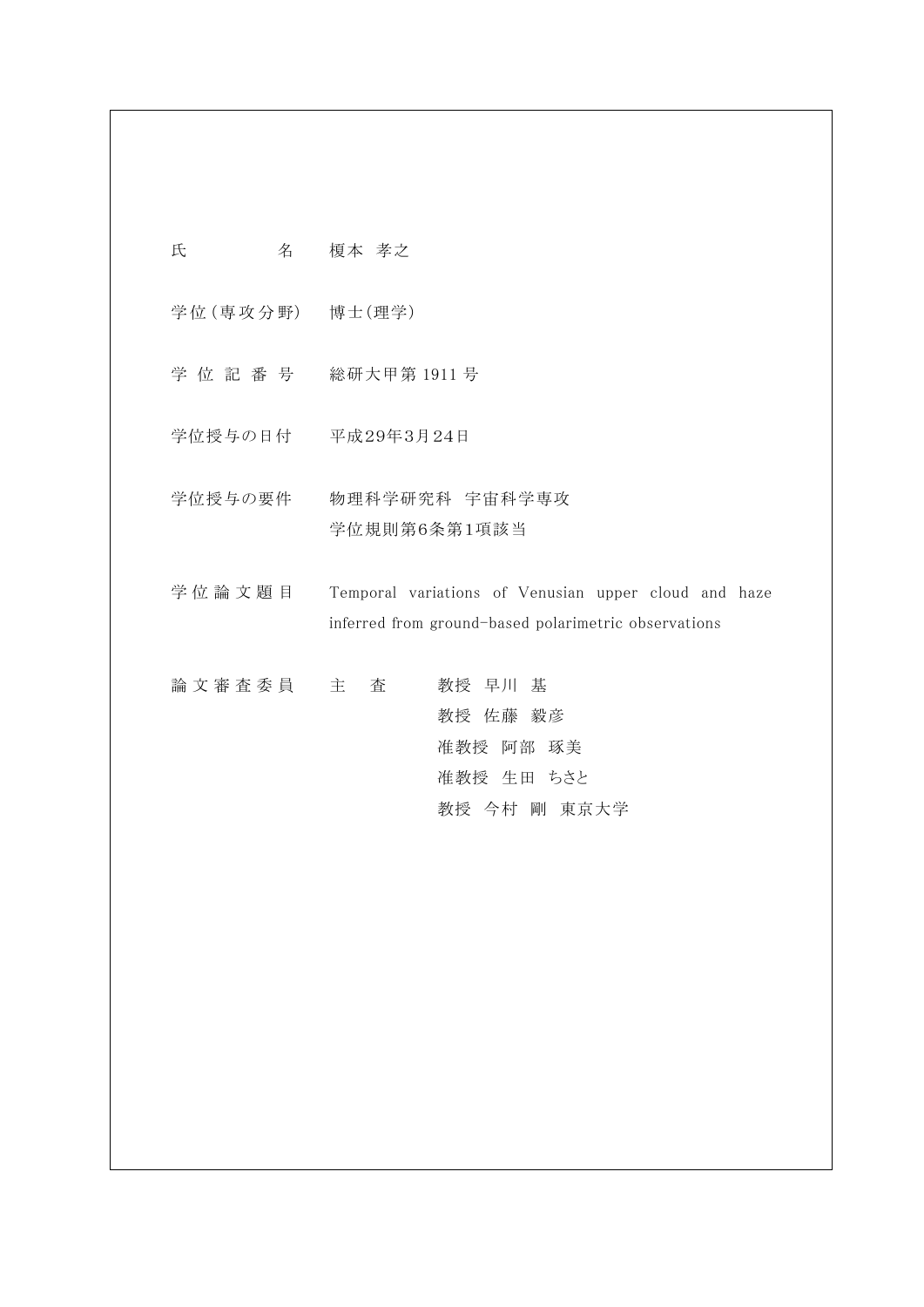### 論文の要旨

#### Summary (Abstract) of doctoral thesis contents

Venus is entirely shrouded by thick clouds composed of micron-sized droplets of concentrated sulfuric acid  $(H_2SO_4)$ . In addition to the main cloud, it is known that the submicron hazes overlay and vary with time scale of several years. These particles play important roles in the upper atmosphere of Venus by scattering and absorbing the incident sunlight, thereby affecting the temperature and the chemistry. Therefore, studying generation and sustention mechanism of the massive cloud system is essential for deep understanding of the chemical process, radiative balance of the atmosphere, and atmospheric dynamics. With such background, this thesis focuses on spatial and temporal variability of clouds and hazes of Venus. Three major achievements of this thesis are: A) large-scale temporal variations of the haze are detected and characterized by ground-based observations; B) physical parameters are derived by comparing the observations with model simulations; and C) a possible factor for the temporal variations of haze is proposed.

## A) Tracking the temporal variations of the haze

To efficiently study variability of submicron hazes, appropriate observing wavelengths (930 nm for haze abundances and 438 nm for cloud-top altitudes) and solar phase angles  $(\sim 80$  degrees) are chosen. Then, strategic imaging-polarimetric observations were carried out from August 2012 to June 2015 with HOPS (Hida Optical Polarimetry System) instrument attached to the 65cm refractor telescope at the Hida Observatory. In addition to the standard processing of polarimetry data, I have developed a procedure to reduce the effect of atmospheric seeing: both disk-integrated polarizations and spatially-resolved polarization maps are produced from raw HOPS data. I measure the disk-integrated polarizations with a technique of aperture photometry, which minimizes the blurring effect due to the atmospheric seeing. Then, I estimate a point-spread function (PSF: a modified-Lorentzian function is introduced) for each image, by blurring a synthetic image to match the observed image, which is used in the model comparisons. In the time series (August 2012, April 2014, and June 2015), a significant change in the disk-integrated polarizations (from -2.2% to -3.6%) is detected. The polarization maps also show large changes in spatial distribution of the haze. The positive polarizations seen in polar regions in August 2012, turned to be negative in April 2014 and June 2015. Such a large-scale variability is reported for the first time since the end of the Pioneer Venus mission.

## B) Derivation of physical parameters for the haze variations

To estimate the properties of the haze, I compared observations with theoretical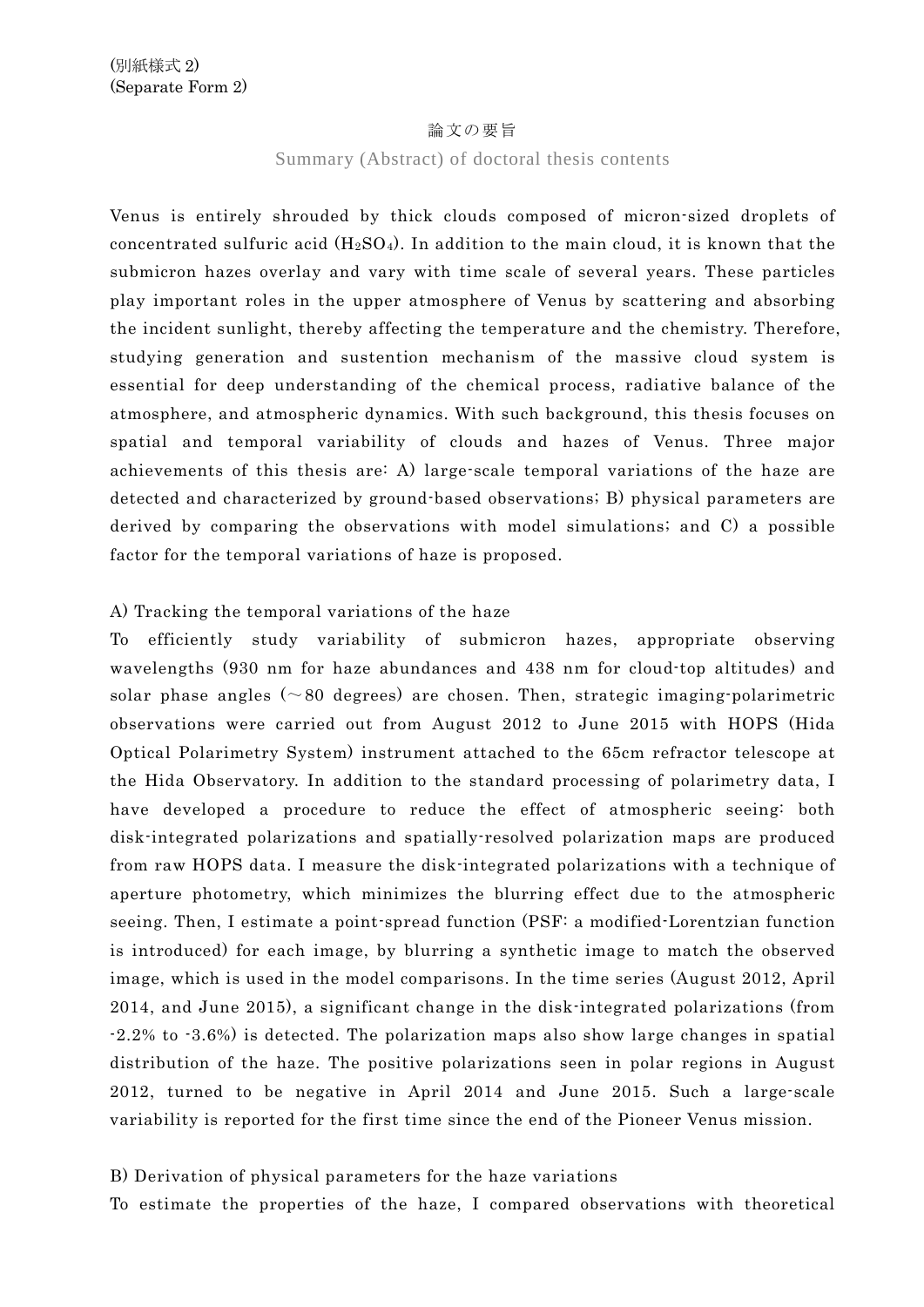calculations. For model calculations, I refer to Sato et al. (1996) as the vertical structure model, which approximate well the structure of upper cloud of Venus. Optimal parameter space is searched for by comparing the disk-integrated polarizations and the polarization maps with the model computations after blurring with the measured PSF. From the comparisons of 930nm data, I found optical thickness of upper haze  $\tau_h=0.15$  and fraction of the haze in cloud layer  $f_h=0.047$  in August 2012, decreasing to  $\tau_h=0.02$  and  $f_h=0.016$  in April 2014, and  $\tau_h=0.01$  and  $f_h=0.01$  in June 2015. On the other hand, from 438nm data, the cloud top altitudes are lower in polar region in August 2012 and June 2015, while these are at for the entire planet in April 2014. With these results, I have tested the "Cloud lowering hypothesis" (Braak et al. (2002)); the haze particles are distributed uniformly in certain altitude over the whole altitude, thus the lowering of the cloud top leaves relatively more of sub-micron particles above the cloud. My finding that  $\tau_h$  is small while the cloud top altitude on polar region is lower in June 2015 obviously conicts with that hypothesis. For the first time, such discrepancy is observationally and quantitatively indicated.

# C) Possible factor of the temporal variation of haze

In order to explain mechanisms of the variations of haze, I simulated the behavior of  $\tau_h$  and  $f_h$  by altering the cloud top and aerosol scale height profiles by referring to previous studies based on Venus Express [Wilquet et al. (2012), Lee et al. (2012)]. When aerosol scale height is varied,  $\tau_h$  does not change over some aerosol scale height and  $f_h$  increase linearly. From these 2 examinations, I found that the variations of both cloud top altitude and aerosol scale height also cannot explain my observations. However, the simultaneous decrease of  $f_h$  and  $\tau_h$  are realized when the amount of the haze particles is lowered. This shows that the amount of haze itself is the cause of the variation of  $\tau_h$  and  $f_h$ . I propose the relationships to the solar activity as a possible explanation for such variation of haze. To investigate this, I developed a conversion equation from derived  $\tau_h$  to  $SO_2$  abundance  $f_{SO_2}$  of which time history can be found in literature. Esposito et al. (1988) pointed out the correlations in temporal variation of  $\tau_h$  and  $f_{S02}$  during PVO mission, which indicate that the source of the haze is SO<sub>2</sub>. Using my results and the relationships between them, I estimated the temporal variations of  $f_{02}$ . The values obtained from the relations are consistent with the temporal variation of  $f_{S_02}$  reported by Marcq et al. (2013), if the decrease of  $f_{S_02}$  from 2007 has been continued. I found that several phenomena, such as increases of haze and SO2, seem to correspond to the solar maxima. The photochemical reactions, thus production of  $SO_2$ , might become active since the UV flux increase in solar maximum. In order to confirm the relations between solar activity and  $SO_2$  or  $\tau_h$ , long-term observations over several ten years are needed for the future.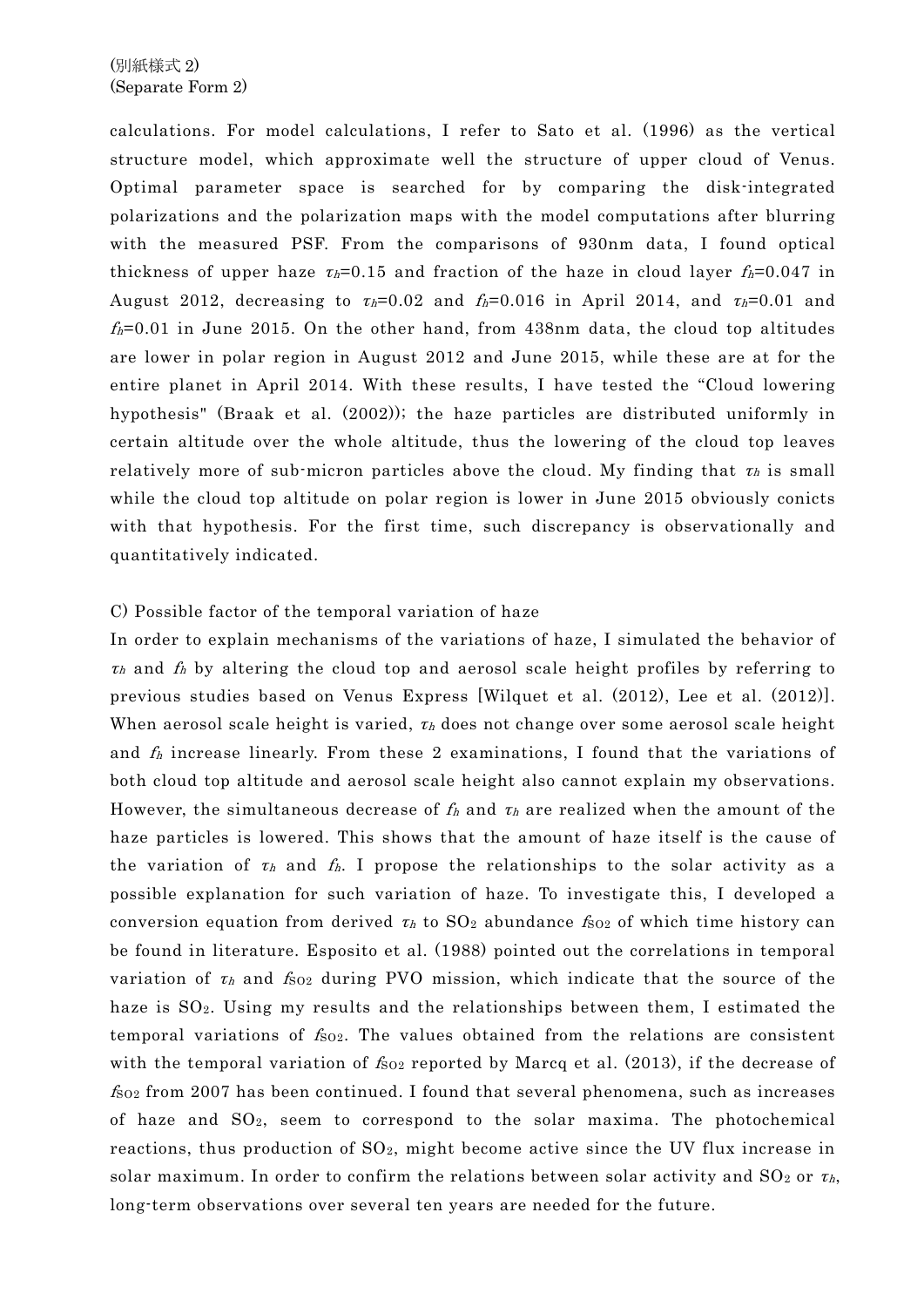My observations captured the situation of epic decrease of the haze since 1980's Pioneer Venus mission by ground-based observations for the first time, which provide new information about the temporal variations of upper haze to the history of Venus. The cause of the temporal variations of the haze and proposed factor to them in this thesis should contribute to the science of Venus in understanding the mechanism of generation and sustention mechanism of the upper haze.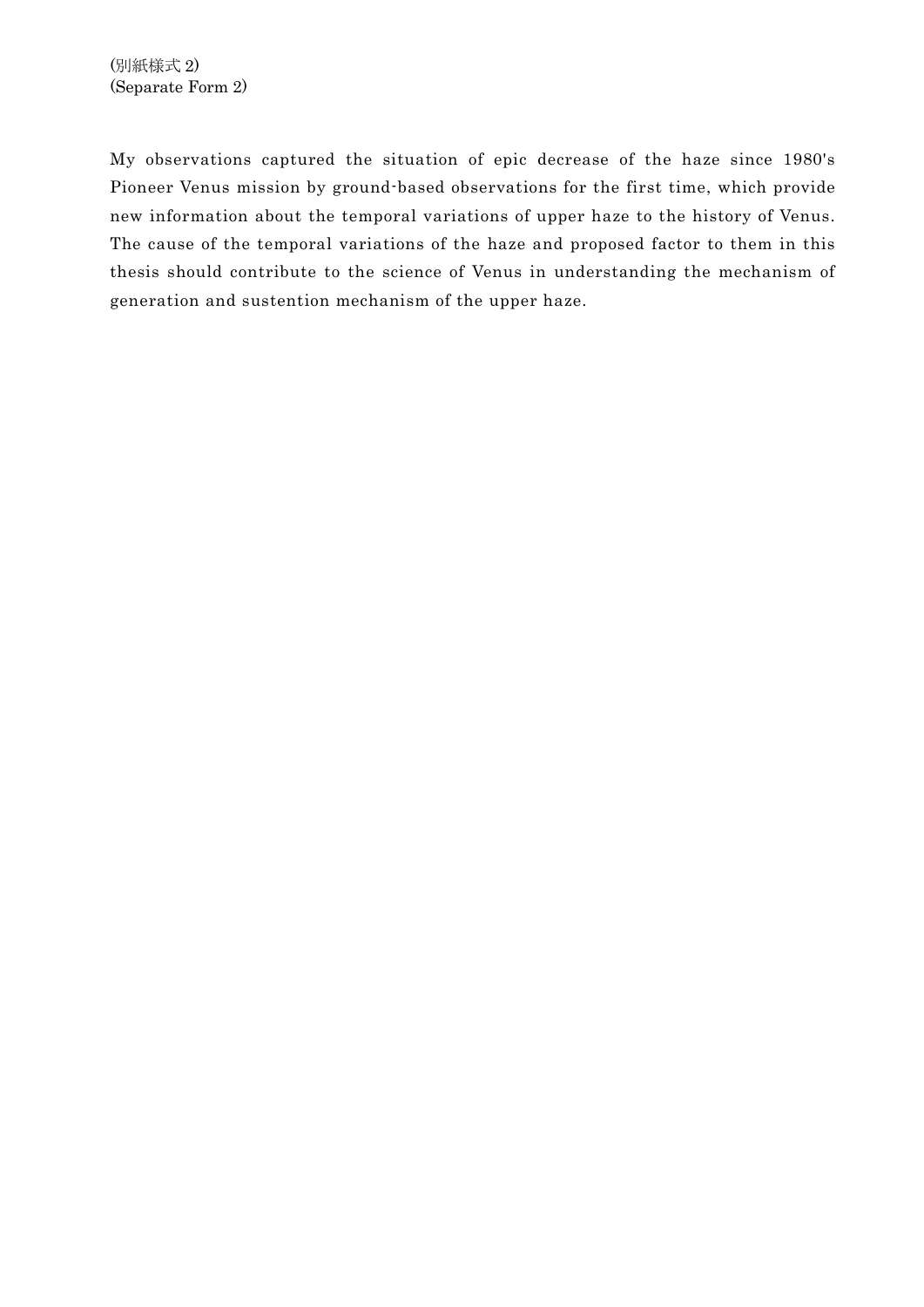#### 博士論文審査結果の要旨

Summary of the results of the doctoral thesis screening

金星は地球と異なり全球が分厚いエアロゾル層(高度およそ50~80kmに存在)により 覆われているため、その高度における太陽光吸収が惑星全体の熱収支および大気ダイナミ クス(スーパーローテーションに代表される)に大きな影響をもつと考えられている。偏 光撮像観測は、そうしたエアロゾルの量や特性(粒径、屈折率)に敏感であり、金星エア ロゾルが硫酸液滴であると示すことに大きく貢献した歴史がある(Hansen and Hovenier, 1974など)。本論文はその手法を現在の金星に適用し、上層エアロゾルが増減するメカニ ズムを考察したものである。

出願者はまず、小粒子(ヘイズ:粒径0.25 µm)と大粒子(雲:粒径1 µm)の一次散乱 偏光度が観測波長や位相角にどう依存するかを検討した。赤外線(波長930 nm)、位相角 80°付近でヘイズと雲の識別が最も鋭敏にできると判定し、2012年から2015年にかけ京都 大学飛騨天文台(岐阜県高山市)にて偏光撮像観測を実施しデータを取得した。レイリー 散乱による偏光を利用し雲頂高度を判別するための青色(波長438 nm)観測も加えている。 大気ゆらぎは地上観測で不可避であるが、金星を含むアパーチャ領域を測光し「空間情報 はないが正確な全面積分偏光度」を得、それと空間構造を示す偏光度マップの解析を組合 わせて大気ゆらぎの影響を低く抑えるという手法を開発し適用している。このようなデー タの扱い方は、大気ゆらぎの影響を伴う地上観測データ解析に大きく参考になる、出願者 の貢献であるといえる。

出願者はこの新たな解析手法により、2012年から2015年にかけて、金星極域のヘイズ(雲 の上に存在する小粒子の層)光学的厚さ0.15から0.01へとが大きく減少していることを見 出した。過去にはパイオニア・ビーナス周回機(PVO)がその10年以上にわたる金星周回 中にヘイズの増減を観測しているが、PVO以来初めてこうした大規模な変化をとらえ定量 的に示したことは価値が高い。

さらに出願者は、そのような大規模なヘイズの減少(あるいは増加)を引き起こすメカ ニズムを探るために考察を深めている。Braak et al. (2002)が提唱したメカニズムのうち、 移流・滞留モデルは観測を説明し得るもののそれを検証する情報はないと指摘した。雲頂 変動モデルは「雲頂高度が低かったにもかかわらずヘイズは少なかった」2015年の観測に より棄却されることを明確に示した。さらに出願者は、エアロゾルのスケールハイト(数 密度が1/eになる高度差)を変化させモデル計算を行うなどし、観測された2012年から2015 年の変化を説明するためには「エアロゾル粒子の数密度そのものが変わる」ことが必要で あると結論している。

それではなぜエアロゾル粒子の数密度が変わるのか、その答えは確定しないが、出願者 は太陽活動度の変動が金星大気SO2濃度を変え、それがヘイズ粒子を生成する化学反応に 影響するのではないかという説を提唱した。本論文でその有効性が示された偏光撮像観測 による継続的モニター、金星を周回中の「あかつき」からのデータなどを組合わせ、今後 も続けられるべき研究課題であろう。

本論文は、地上からの偏光撮像という「探査機の時代であってもなお有効」な観測手法